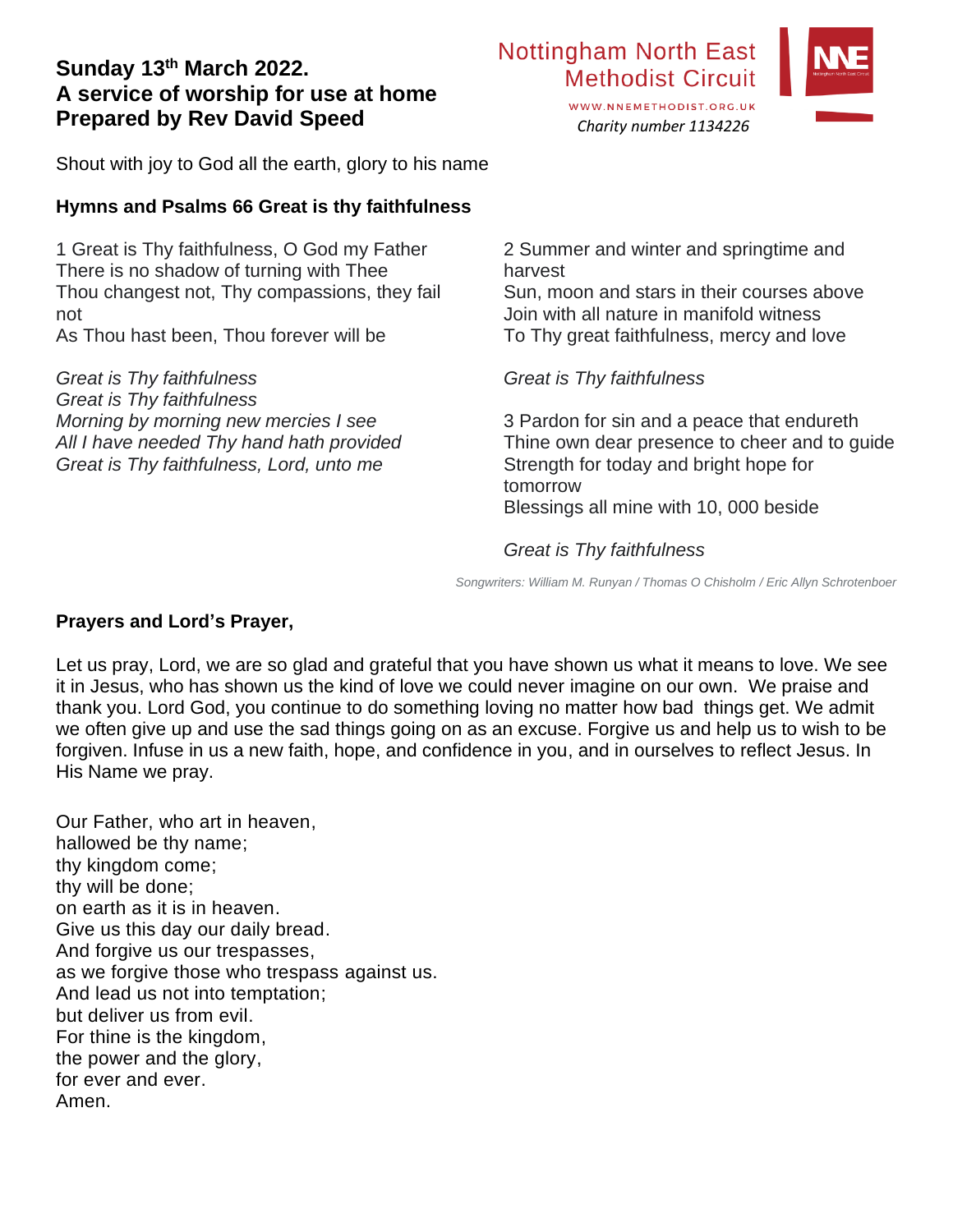**Reading** - **Philippians 3:17-21** -The reading shows us where we belong, though we still pray and work for earth to show something of heaven.

**<sup>17</sup>** Join together in following my example, brothers and sisters, and just as you have us as a model, keep your eyes on those who live as we do. **<sup>18</sup>** For, as I have often told you before and now tell you again even with tears, many live as enemies of the cross of Christ. **<sup>19</sup>** Their destiny is destruction, their god is their stomach, and their glory is in their shame. Their mind is set on earthly things. **<sup>20</sup>** But our citizenship is in heaven. And we eagerly await a Savior from there, the Lord Jesus Christ, **<sup>21</sup>** who, by the power that enables him to bring everything under his control, will transform our lowly bodies so that they will be like his glorious body.

**Hymns and Psalms 712** God of grace and God of glory

1 God of grace and God of glory, on your people pour your pow'r; crown your ancient Church's story, bring its bud to glorious flow'r. Grant us wisdom, grant us courage for the facing of this hour, for the facing of this hour.

2 Lo, the hosts of evil round us scorn the Christ, assail his ways. From the fears that long have bound us free our hearts to faith and praise. Grant us wisdom, grant us courage for the living of these days, for the living of these days.

3 Cure your children's warring madness; bend our pride to your control; shame our wanton, selfish gladness, rich in things and poor in soul. Grant us wisdom, grant us courage lest we miss your kingdom's goal, lest we miss your kingdom's goal.

4 Save us from weak resignation to the evils we deplore; let the gift of your salvation be our glory evermore. Grant us wisdom, grant us courage serving you whom we adore, serving you whom we adore.

# **Sermon -** *OUR CITIZENSHIP IS IN HEAVEN*

Our much-loved Queen has spent so much of her reign supporting the Commonwealth. She has visited nations throughout the world and has been so successful in what she has done that even some nations outside the former British Empire have joined the Commonwealth. She has believed that our welfare comes from seeking the general good because this is what the word Commonwealth means. The verse from Philippians talks of our commonwealth being in heaven. It can be translated citizenship.

OUR CITIZENSHIP IS IN HEAVEN.

OUR WELLBEING IS IN HEAVEN, OUR DESTINY IS IN HEAVEN.

OUR WELLBEING IS IN HEAVEN

Our ultimate welfare lies in heaven. These days we have wellbeing officers. There's one in the Circuit, the District, and the National Church. I once rang the National Officer up out of concern for my wellbeing. He was off ill.

We should look after ourselves, and where would we be without epidemiologists discovering vaccines? I wonder sometimes whether we have behaved as if everything would and should come right in this world when Paul is saying things will only finally come right in heaven.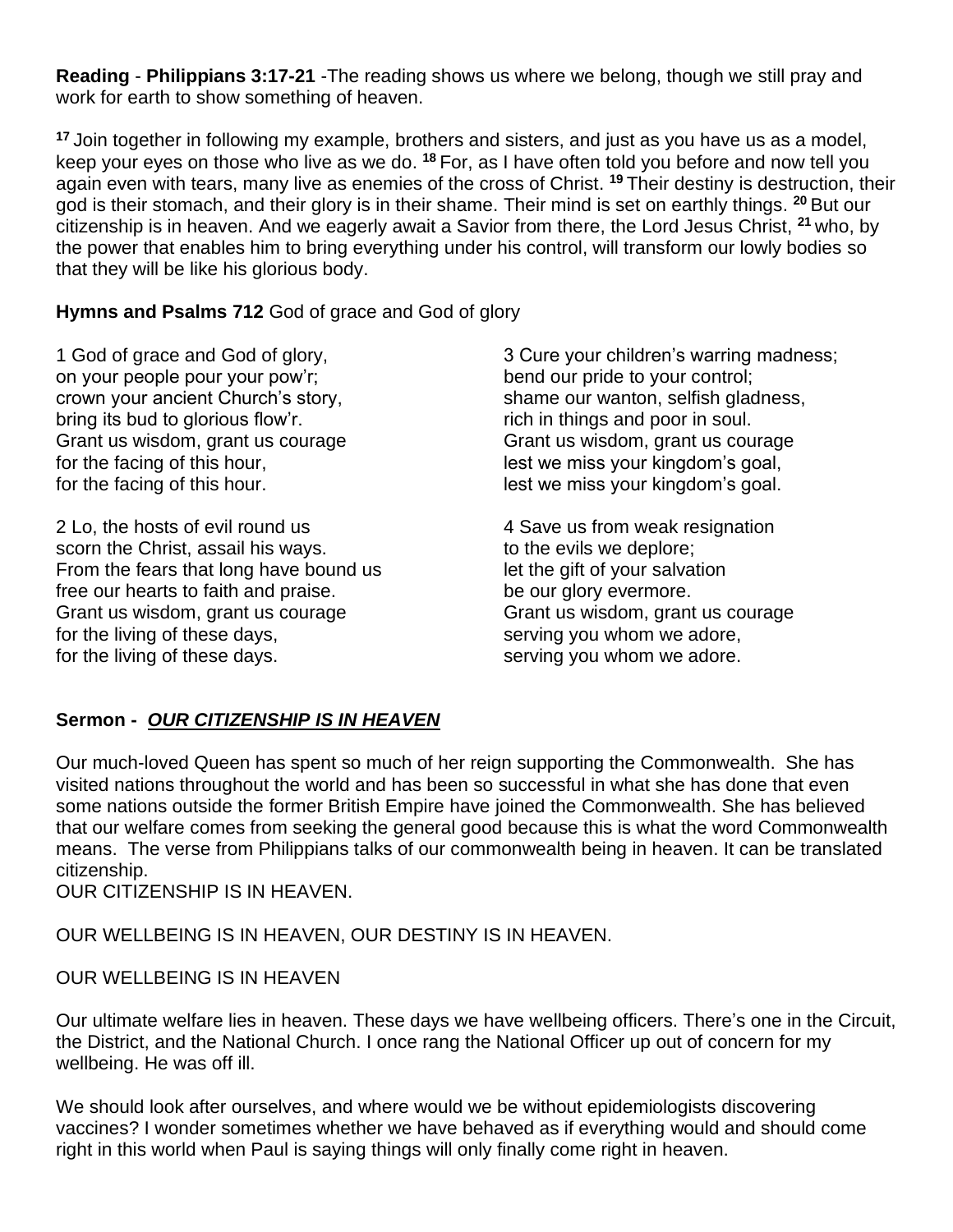Our world is like a car. When they're new you expect or at least hope they will go right but after a few years you know that things will go wrong. So, it is with life. After a time, things will go wrong. You expect it. But, perhaps some of us have lived as if we expected all to go well in life as we have it. That's not to say we shouldn't work to make earth seem more like heaven, simply that we cannot expect heaven to come on earth.

Have we ever asked ourselves if we have put too many of our hopes on things going well on this earth? Have not these last two years of pandemic, Climate Change, plus the appalling scenes in Ukraine made us wonder that? Yes, we must work to bring a little more of heaven on earth, but there will always be problems on earth, there will always be resistance to God's ways. Our ultimate wellbeing will be in Heaven.

How old is the oldest letter you've ever looked at? This letter comes from the second century. We don't know who wrote it, except that he followed Jesus. He simply calls himself a disciple maybe out of humility, maybe because he didn't want to leave himself open to persecution. but we do know he sent it to someone called Diognetus. He's explaining who Christians are to him. He writes of his fellow Christians, "They live in their own native land but as aliens… Every foreign country is to them as their native country, and every native land as a foreign country… They pass their days on earth but are citizens of heaven…. They love everyone but are persecuted by all. They are poor and yet make many rich. They are short of everything and yet have plenty of all things. They are dishonoured and yet gain glory through dishonour…The soul is in the body but not of the body. Christians are in the world but not of the world".

Paul is saying that we live according to Christ's standards now. It sometimes seems that the methods of violence, hate, and malice are the ones that hold sway. It's easy to believe that they are more powerful than those of love. Violence and hate will burn themselves out for they have nothing to feed on. Someone once said, "Without followers, evil cannot win". We do not see that as our salvation. We have a Saviour from Heaven, the Lord Jesus Christ. In Him we trust. He is our Guide. His ways will triumph.

My wife and I went to South Harrow, Middlesex, fairly recently, not without some nervousness, to attend the funeral of my old Youth Club Leader. Yes, he was that old. It was the most inspiring funeral I have ever been to. Everything about it was about love. Greg Wise the actor referred to Mervyn him as the most holy man he had ever met. The love that he showed having time for everyone came out, and the love for him as organist, youth club leader, fundraiser for the British Heart Foundation, and the rest, and the love everyone had for his wife, Daisy, simply shone. When we sang the last hymn, Love Divine, 'Changed from glory into glory', I felt that this way of showing Jesus's love would triumph, not the bombs in Ukraine, the cruelties against minority races. We were singing above the hate. Those who send blankets and money to Ukraine and other places are saying, "Love will win". We go further. Jesus' love will win for it is the life of Heaven, and our wellbeing lies in living the life of Heaven.

OUR DESTINY IS IN HEAVEN

Living seems so uncertain and fragile.

"Mr. Emerson", someone asked her preacher, "They tell me the world's going to end". "Never mind", he said, "We can get along without it".

I've reached the age when many of my friends are suffering many health concerns. Sometimes, they say, "Don't be eighty", but add that, graciously including me in, "we know where we're going". " Our destiny is in heaven.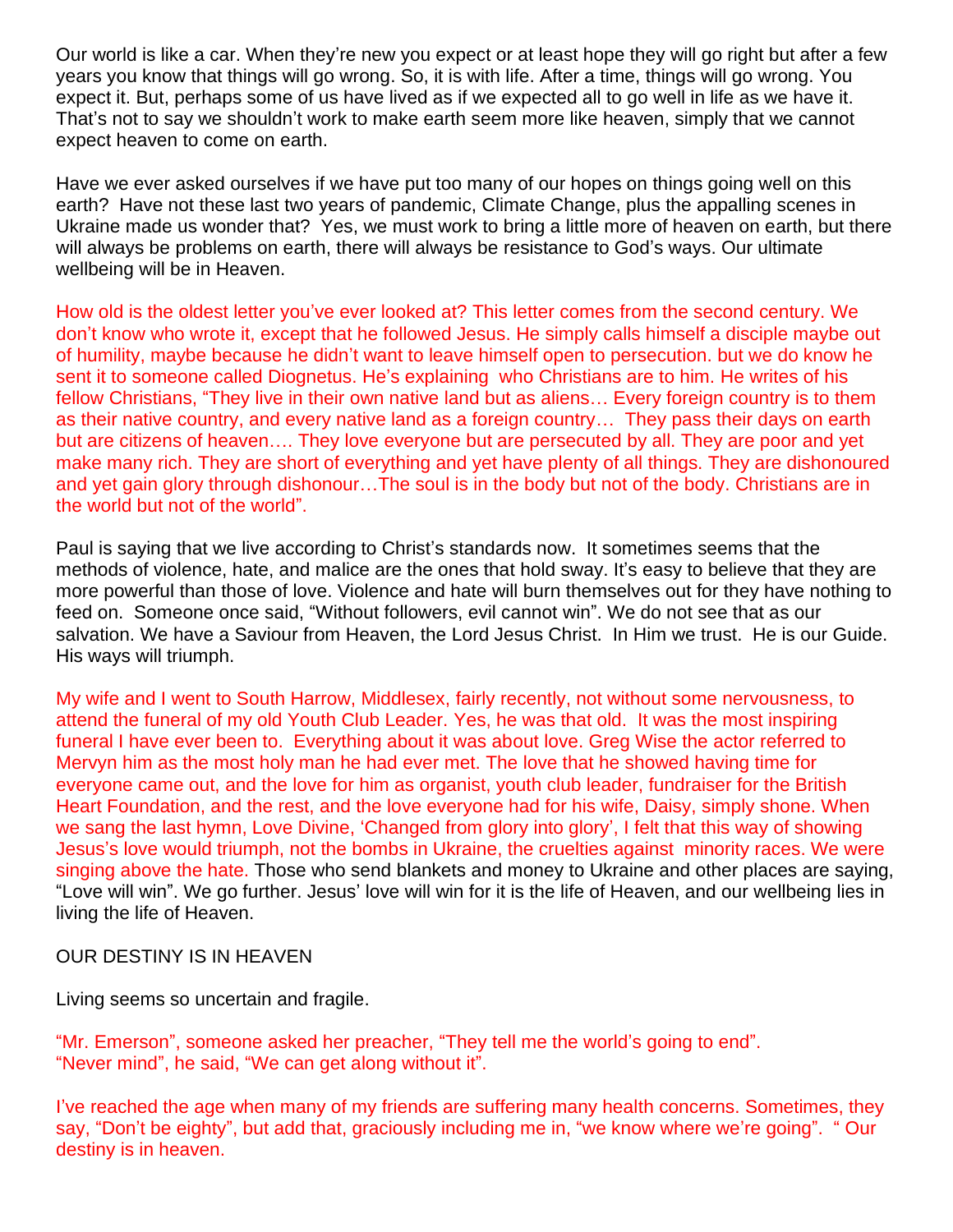Many of us know people who are British but who live in another country. Just because they live in another country does not make them any less British. Whichever country we live in, whichever country we support in the cricket or football, our homeland is still heaven.

Paul is writing to the Philippians, who were a colony of Rome. They were Philippians but Rome held their citizenship. They belonged to a capital city that kept their names on its registers. That's what the Greek word for citizenship means. Our capital city is heaven. It keeps our names on its registers.

Did not Jesus say to his friends, "I go to prepare a place for you" and "Where I am you may be also?" It's a picture of a servant preparing the room for those who are to follow.

I go to prepare a place for you. Servant preparing the room for master and servants.

When I was growing up in the 1960s, what with social pressure groups, medical and technological discoveries, and general prosperity, we tended to believe that things would get better and better until God's wonder would come on earth. It was as if our destiny was to bring God's full splendour to earth. How to set yourself up for disappointment! As we have said, some will always oppose this. We, ourselves, are sometimes hesitant for this to happen. If I had continued to believe God's splendour would come fully on earth, life would have been an incredible let down. Now, I know that this is unlikely to happen, so much has gone wrong, but we need not have the feeling of too much let down. Even if more things go wrong on earth than we feel we can cope with, it is a sign that this world is imperfect, and that our destiny is not here but heaven.

The minister, Rev. W. E. Sangster got to know someone who had a severe drink problem. He had given his life to Jesus but had hoped that his wish for drink would disappear. He had a long struggle and Sangster suggested that when the man was having a hard time he should come and see him and they would pray together. He dropped in often. One day he cried out, "I know I'm in the gutter. I know it but I don't belong there, do I? Tell me I don't belong there".

"No! You belong to God. Heaven is your home", said Sangster.

Then, he said, "He had lost his name but not his address".

Heaven is our address, even more than earth.

Our destiny is in heaven. The trick is to remember that not just on Sunday, but Monday, and Tuesday to Saturday. The trick is to ask Jesus to remind us. Then we can live more confidently on earth. Then we can show more of God's love on earth without being crushed by crises.

Philippi's life, as a Roman colony, was a smaller mirror image of what life in Rome was like. If we are a colony of heaven, the Church, this Church, our Church, us as believers, together so work for the Church to become lie heaven, that people say, "Now we know what heaven is like because this is what the Church is like". Similarly, we work for earth to become more like heaven, so that people can say, "We know what heaven must be like because we see what our community is like". Yet we do not stand or fall by whether we feel this happens. We pray "Thy will be done on earth as it is in heaven", but as those who know their destiny lies not on earth but heaven. Here we have no abiding city.

I vow to thee my country all earthly things above but there's another country, I've heard of long ago, the country of heaven. OUR WELLBEING, OUR DESTINY, OUR CITIZENSHIP IS IN HEAVEN. AMEN.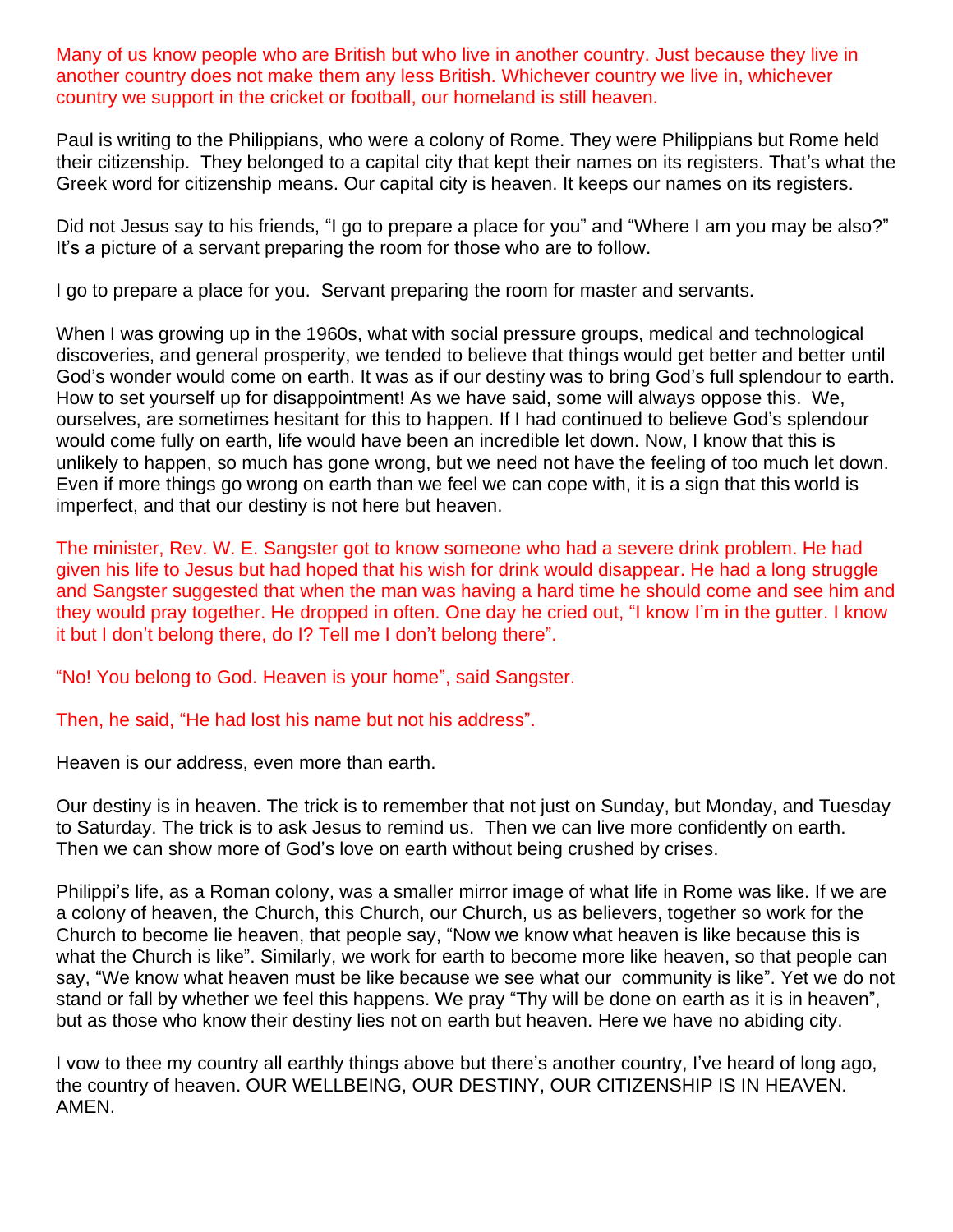**Hymns and Psalms 455** Christ is the world's light, he and none other

Christ is the world's Light, Christ and none other;

born in our darkness, he became our Brother. If we have seen him, we have seen the Father: Glory to God on high.

Christ is the world's peace, Christ and none other;

no one can serve him and despise another. Who else unites us, one in God the Father? Glory to God on high.

Christ is the world's life, Christ and none other; sold once for silver, murdered here, our brotherhe, who redeems us, reigns with God the Father: Glory to God on high.

Give God the glory, God and none other; give God the glory, Spirit, Son and Father; give God the glory, God with us, my brother: Glory to God on high.

> *Words © 1969 Hope Publishing Company, 380 S Main Pl, Carol Stream, IL 60188*

# **Prayers of Intercession,**

Let us pray,

Ignored, spurned, and rejected, we thank you, Lord, for never losing patience with your world. Aware of this, we pray for the situations that we hear in the news. There is a yellow and blue building near where I live that reminds us of the colours of Ukraine.

We pray for the people there, scared but resilient, fleeing yet together.

We pray for those who bring them aid. We think of the armies of Russia, and Ukraine in all their fear. We pray for the leaders of Russia and Ukraine.

We pray for the leaders of the World.

We pray that all may see that their best interests are in peace.

We pray for all countries experiencing conflict, remembering Yemen, and the Middle East.

We picture those that we think about during the day – our families. We know that you are with them in their achievements and disappointments, in their sickness and in their health. If some have COVID, we pray that they will sense you seeing them through. As we pray for them, we pray for others, whom we don't know, in similar situations.

We picture those feeling low because of all these bad times. We know a little of what it's like. You are with them on their journey. May they pick up the phone to talk to the right person, and may the right person talk to or text them.

We pray that all of us may know that we were made for something wonderful. Help us never to lose sight of the wonder that is inside us. AMEN

**Hymns and Psalms 465** We have a gospel to proclaim.

We have a gospel to proclaim Good news for men in all the earth; The gospel of a Saviour's name: We sing His glory, tell His worth.

Tell of His birth at Bethlehem, Not in a royal house or hall But in a stable dark and dim: The Word made flesh, a light for all.